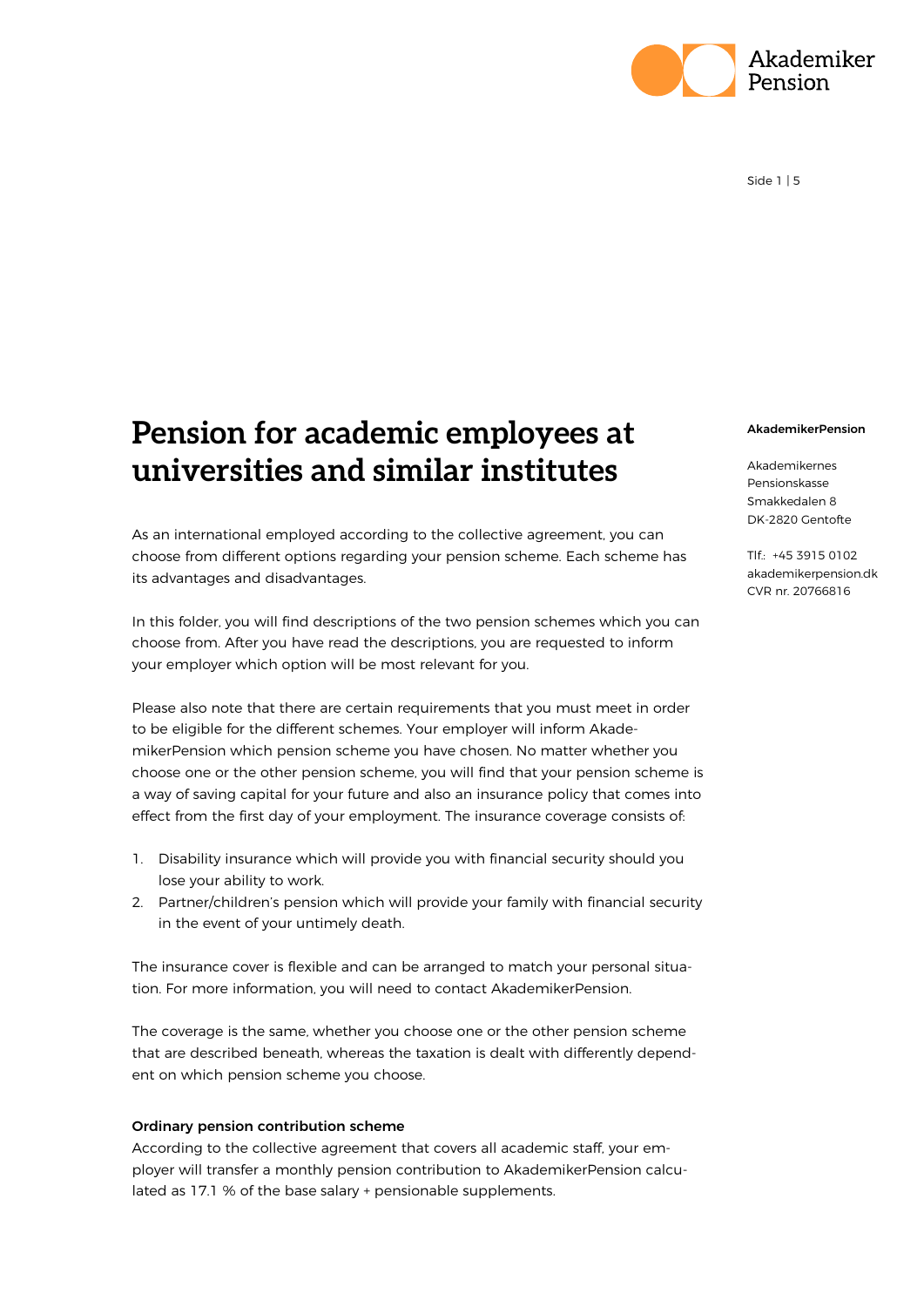

In Denmark, pension contributions are exempt from taxation when they are paid  $\frac{15}{10}$ into the pension fund. This means that you will not need to pay tax on pension contributions transferred to your pension fund. Instead, tax will be deducted when you request for your pension savings to be paid out.

If you choose to take out your pension savings before you reach the age of retirement, the current taxation rate is 60 %. If you choose to take out your pension savings when you reach the age of retirement, the taxation rate will depend on your tax situation and the prevailing pension tax legislation at that time.

However, you have the possibility to choose a pension scheme under section 53 A of the Pension Taxation Act even though you are submitted to normal Danish income tax. Choosing the 53 A pension scheme, your pension contribution will be taxed at the tax rate according to your Danish tax card. The taxation rate will typically vary between 37 and 42 %.

The point is that you can withdraw your pension savings – having a pension scheme under section 53 A of the Pension Taxation Act – without the 60 % taxation rate.

# Ordinary pension contribution with taxation – section 53A of the pension taxation act

Under this scheme, your employer will transfer a monthly pension contribution to the relevant pension fund, calculated as 17.1 % of your base salary + pensionable supplements. However, when the pension contribution is made to your pension fund every month, it will be taxed immediately according to your current tax status. This means that every month you will pay tax on the monthly pension contribution.

If you are under the researcher taxation scheme with a flat rate of 27 % tax (plus 8 % labor market contribution), your pension contribution will be taxed at approximately 33 % every month. If you are not eligible for the researcher taxation scheme, you will be taxed at the tax rate according to your Danish tax card. The taxation rate will typically vary between 37 and 42 %.

Whether you request your pension savings to be paid out at the end of your employment or you keep your savings in AkademikerPension until you reach retirement age, all tax related to the pension that you earn while employed by the university will already have been paid. You can, therefore, take out the payout amount without paying any additional taxes.

Please note that bonus added to your section 53A pension scheme is subject to normal Danish income tax, which typically varies between 37 and 42 %.

1. oktober 2021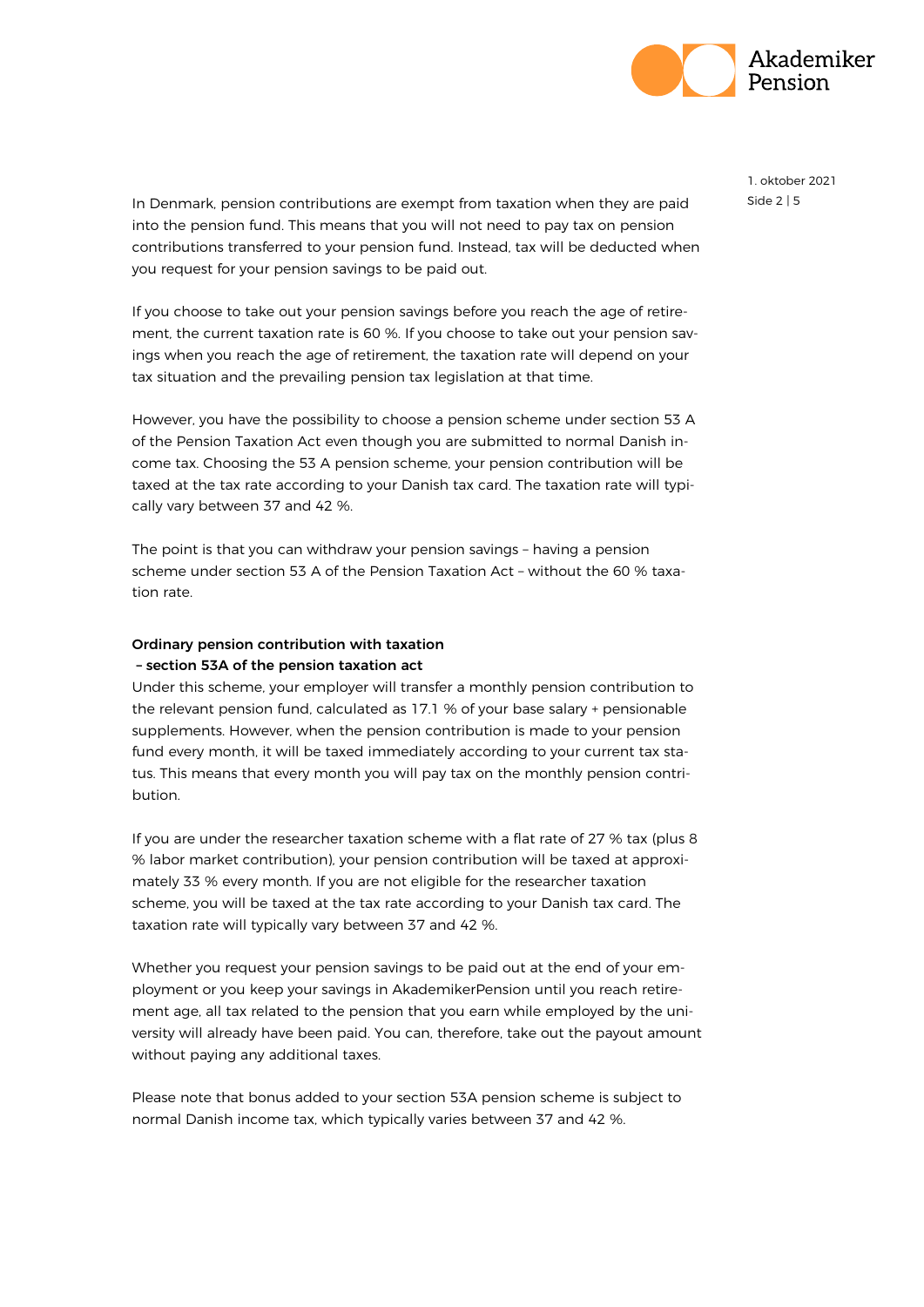

# Important:

If you are under the researcher taxation during your stay in Denmark and choose to have a pension scheme; it does not make sense to choose the "ordinary pension contribution scheme" as your pension contribution will be taxed every month.

In order to be eligible for section 53A:

• You must be employed in accordance with the Collective Agreement concerning Academic Staff Employed by the State.

### Pension exemption

The Danish Ministry of Finance and the Danish Confederation of Professional Associations (AC) have agreed on a new protocol that makes it possible for all international researchers employed by a University or a similar Institute to be exempted from paying pension contributions.

This means that an amount equivalent to the pension contribution, calculated as 17.1 % of your base salary

+ pensionable supplements, will be paid out together with your monthly salary. This amount will be taxed according to your current taxation status, whether you are covered by the researcher taxation scheme or taxed on the basis of an ordinary Danish taxation rate.

In order to be eligible for pension exemption, you must meet the following requirements:

- Employment as a researcher, research assistant, PhD fellow, postdoc, assistant professor, associate professor or professor.
- Non-Danish citizenship.
- Fixed-term employment maximum of five years.
- Recruitment directly from outside Denmark.

If your employment as a researcher is extended, or if you change your place of employment from one university to another Danish university, the pension exemption will remain in effect for a maximum total term of five years (six years if agreed with your trade union representative and your department).

The pension exemption agreement cannot be retroactive. This means that any pension contributions already made by the employer to the relevant pension fund are irreversible.

If you choose pension exemption instead of the ordinary pension contributions you should be aware that you will not benefit from the insurance coverage that comes with the pension scheme. It is therefore advisable that you consider taking up additional private insurance. You will only be covered by the mandatory group life insurance policy which provides basic insurance in the event of critical illness or death.

1. oktober 2021 Side 3 | 5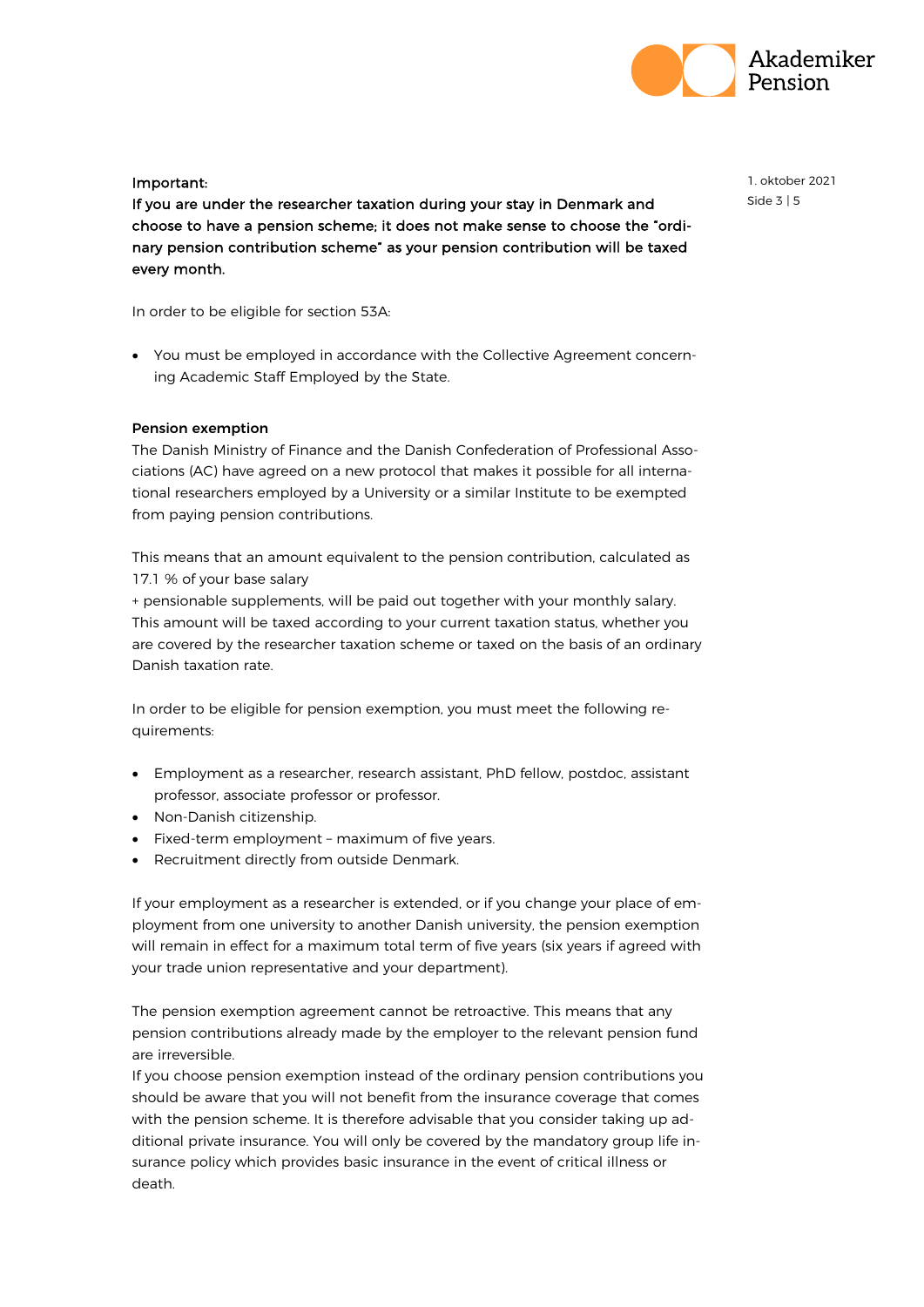

You can read more about the mandatory group life insurance here: Side 4 | 5 [www.fg.dk/DA/Toolbar/English.aspx](http://www.fg.dk/DA/Toolbar/English.aspx)

It is advisable that you consider which pension contribution you prefer prior to your employment. If you choose one scheme and want to alter your choice at a later date, you must inform your employer. The employer will then register the change, which will take effect from the following month's salary payment and the employer will notify the pension fund about this change. Keep in mind that retroactive changes are impossible.

Please note that unless you have informed your employer about your wishes in terms of pension scheme, you will automatically be placed on the ordinary pension scheme.

#### Termination of employment – leaving Denmark

When your employment ends and if you leave Denmark, you have 2 options.

- You can let your pension savings stay in your pension scheme and claim the disbursements started when time is due.
- You can withdraw your pension savings when you leave Denmark.

Taxation of disbursement of your pension – whether you have policy payout or a withdrawal of your pension savings – is mentioned in a previous section above.

#### Joining the pension fund

When you have chosen which pension scheme to join, you have to inform your employer. Afterwards your employer will take the necessary step to send the monthly contribution to the pension fund together with instruction about which pension scheme you have chosen. When we have received the first contribution from your employer, we will send you a welcoming letter with further information including a summary of your pension rights.

Please note that – for the sake of the Danish tax authorities – we need to have information of place of your birth (city and country) if you choose a pensions scheme under section 53A of the Pension Taxation Act.

1. oktober 2021